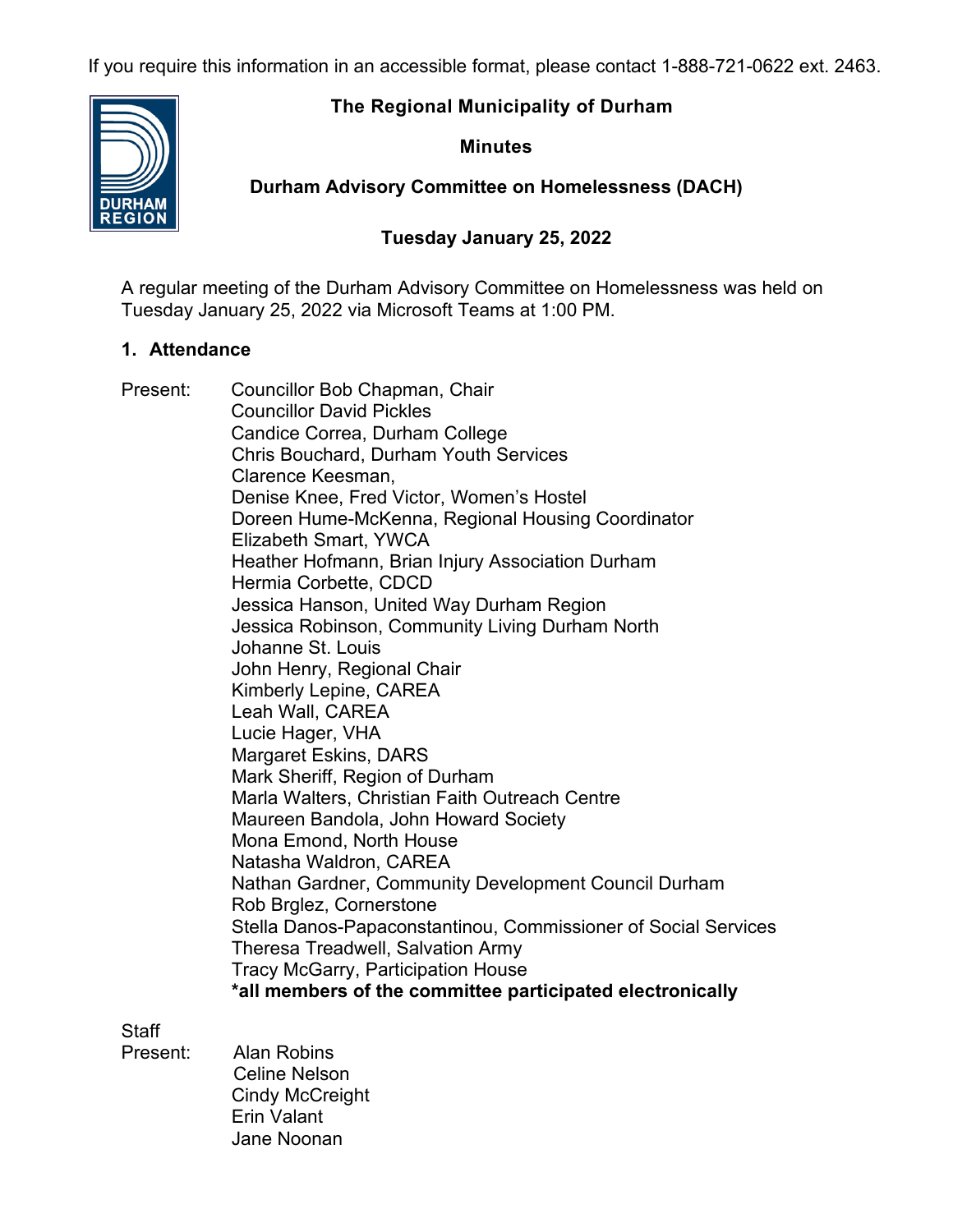Jocelyn Siciliano Lisa McIntosh Megan Hueser-Shields Mtaness Shaloufe Stephanie Ross Tracey Tyner Cavanagh

### **2. Homelessness Initiatives Team Update**

- At the end of December, there were 209 people in Durham who are experiencing homelessness. Of those, 122 people have been homeless for 6 months or longer (chronically homeless).
- There were 11 move-ins.
- Total year-to-date move-ins: 219 (114 of those chronic).
- We will be exploring those who are aging into chronic homelessness as this number is beginning to grow.

### **3. Presentation and Discussion - Revisiting Prioritization Criteria**

• In February of 2021 DACH endorsed a pilot of changing our prioritization criteria to move chronic homelessness to the main prioritizing factor for referring people to housing, resources and supports. This was revisited in June and continued for another six months. The pilot did increase our month over month move-ins for people experiencing chronic homelessness which is aligned with our mission. The recommendation was made to adopt this change permanently, this recommendation was adopted.

#### **4. Presentation: Nourish and Develop Foundation – Johanne St. Louis**

- Johanne is the Service Director for the Nourish and Development Foundation in Brock Township, specifically Cannington.
- They operate a food related community centre which includes a market style food bank and a mobile unit. They provide low-cost produce and prepared meals.
- Three years ago, it was determined that a new VAW shelter for north Durham was needed. The Nourish and Develop Foundation purchased a large Victorian house in Cannington and the adjacent property. The 3 room shelter with six beds will have a soft opening in June. They are close to submitting their site plan for the larger shelter to the Township of Brock which will be a 2500 sq. ft. addition to the existing building. This will house 12 beds and provide full services for women, children, and their pets. Services will be 24/7 for 365 days of the year and include a crisis line and on-site counselling. They have partnered with Community Living CHPI Program. The shelter will include a kennel and pet lounge and they have partnered with some local farmers to arrange a livestock trailer/fostering program.
- There will be youth and children's programming. They are hoping to partner with Durham Family Resources.
- Funding has been secured through a Family Trust for the next 20 years and they are applying to CMHC for new shelter builds.